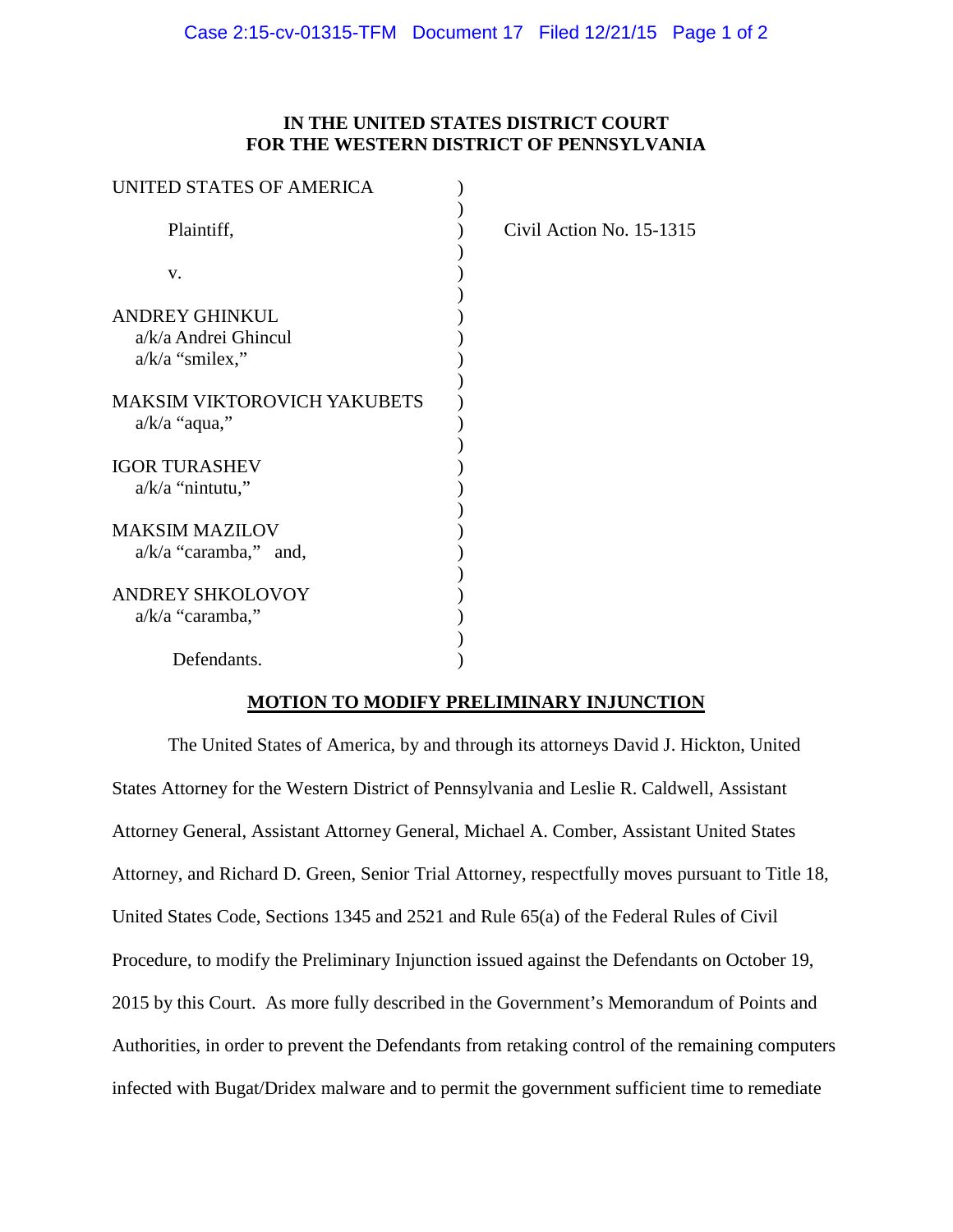#### Case 2:15-cv-01315-TFM Document 17 Filed 12/21/15 Page 2 of 2

the effects of the malware infections on victims' computers, the Government is seeking more time to continue its remediation efforts. Additionally, the previously ordered re-direction of Internet Protocol traffic is no longer necessary to aid in the disruption of the botnet.

Respectfully submitted,

DAVID J. HICKTON LESLIE R. CALDWELL United States Attorney Assistant Attorney General

By: /s/ Michael A. Comber By: /s/ Richard D. Green MICHAEL A. COMBER RICHARD D. GREEN Assistant U.S. Attorney Senior Trial Attorney U.S. Post Office & Courthouse Property Section Pittsburgh, PA 15219 Washington, DC 20530 (412) 894-7485 Phone (202) 514-1026 Phone (412) 644-6995 Fax (202) 514-6113 Fax PA ID No. 81951 PA Bar No. 43758 Michael.Comber@usdoj.gov Richard.Green@usdoj.gov

Western District of PA Computer Crime and Intellectual 700 Grant Street, Suite 4000 1301 New York Avenue, NW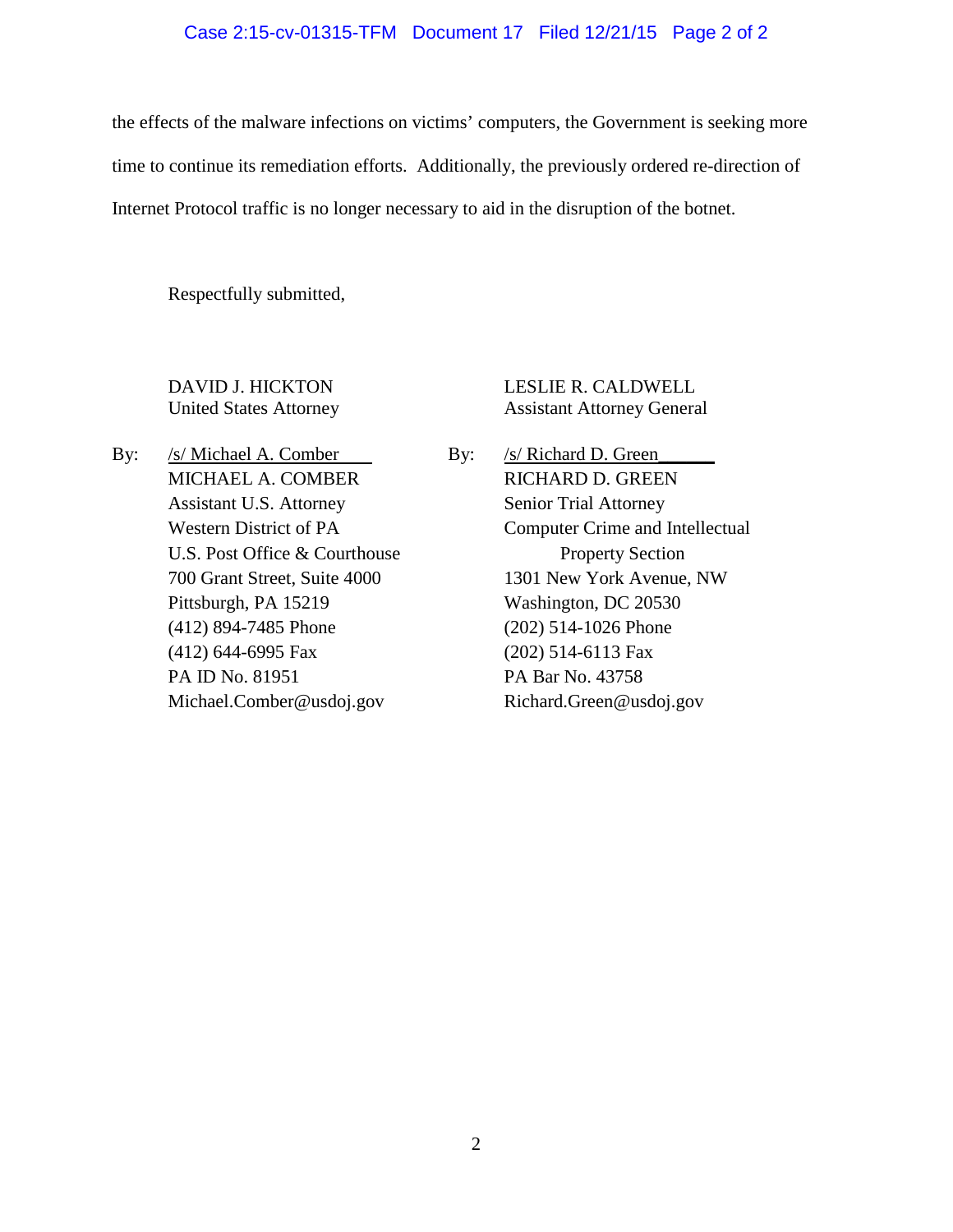| UNITED STATES OF AMERICA           |                          |
|------------------------------------|--------------------------|
| Plaintiff,                         | Civil Action No. 15-1315 |
| V.                                 |                          |
| <b>ANDREY GHINKUL</b>              |                          |
| a/k/a Andrei Ghincul               |                          |
| $a/k/a$ "smilex,"                  |                          |
| <b>MAKSIM VIKTOROVICH YAKUBETS</b> |                          |
| $a/k/a$ "aqua,"                    |                          |
| <b>IGOR TURASHEV</b>               |                          |
| $a/k/a$ "nintutu,"                 |                          |
| <b>MAKSIM MAZILOV</b>              |                          |
| $a/k/a$ "caramba," and,            |                          |
|                                    |                          |
| <b>ANDREY SHKOLOVOY</b>            |                          |
| $a/k/a$ "caramba,"                 |                          |
|                                    |                          |
| Defendants.                        |                          |

# **AMENDED PRELIMINARY INJUNCTION**

Plaintiff, the United States of America, filed a complaint for injunctive relief pursuant to 18 U.S.C. §§ 1345 and 2521, based on the defendants' violations of 18 U.S.C. §§ 1343, 1344, and 2511, and moved for a temporary restraining order and an order to show cause why a preliminary injunction should not be granted pursuant to Rule 65(b) of the Federal Rules of Civil Procedure and 18 U.S.C. §§ 1345(a)(1) and 2521. On October 9, 2015, this Court granted the Government's application for a temporary restraining order and order to show cause why a preliminary injunction should not be granted against Defendants Andrey Ghinkul, Maksim Viktorovich Yakubets, Igor Turashev, Maksim Mazilov, and Andrey Shkolovoy. On October 19, 2015, this Court granted the Government's Motion for Preliminary Injunction.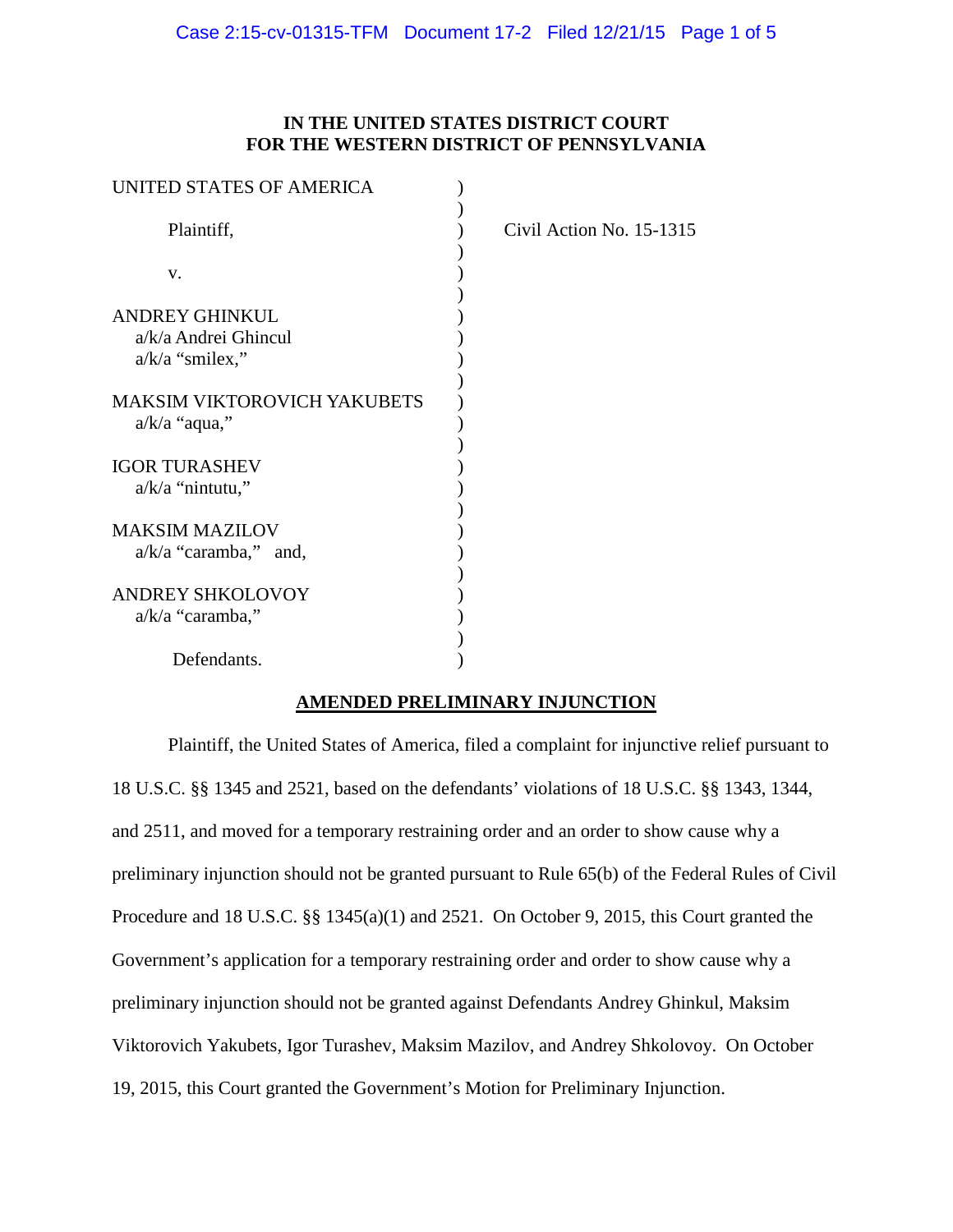#### **FINDINGS OF FACT AND CONCLUSIONS OF LAW**

The Court has considered the Government's Motion to Modify the Preliminary Injunction, and hereby makes the following findings of fact and conclusions of law:

1. This Court has jurisdiction over the subject matter of this case and there is good cause to believe that it will have jurisdiction over all parties hereto; the Complaint states a claim upon which relief may be granted against the defendants under 18 U.S.C. §§ 1345 and 2511.

2. There is good cause to believe that the defendants have engaged in and are likely to engage in acts or practices that violate 18 U.S.C. §§ 1343, 1344, and 2511, and that the Government is, therefore, likely to prevail on the merits of this action.

3. There is good cause to believe that, unless the defendants are restrained and enjoined by Order of this Court, immediate and irreparable harm will result from the defendants' ongoing violations of 18 U.S.C. §§ 1343, 1344, and 2511. The evidence set forth in the Government's Memorandum of Law, and the accompanying declaration, demonstrate that the Government is likely to prevail on its claim that the defendants have engaged in violations of 18 U.S.C. §§ 1343, 1344, and 2511 by:

- a. intentionally infecting hundreds of thousands of computers with malicious software ("malware") to steal banking and other online credentials from infected computers and enlist those computers into the Bugat/Dridex "botnet" (network of infected computers controlled by the defendants);
- b. using the Bugat/Dridex malware to intercept victims' communications without authorization;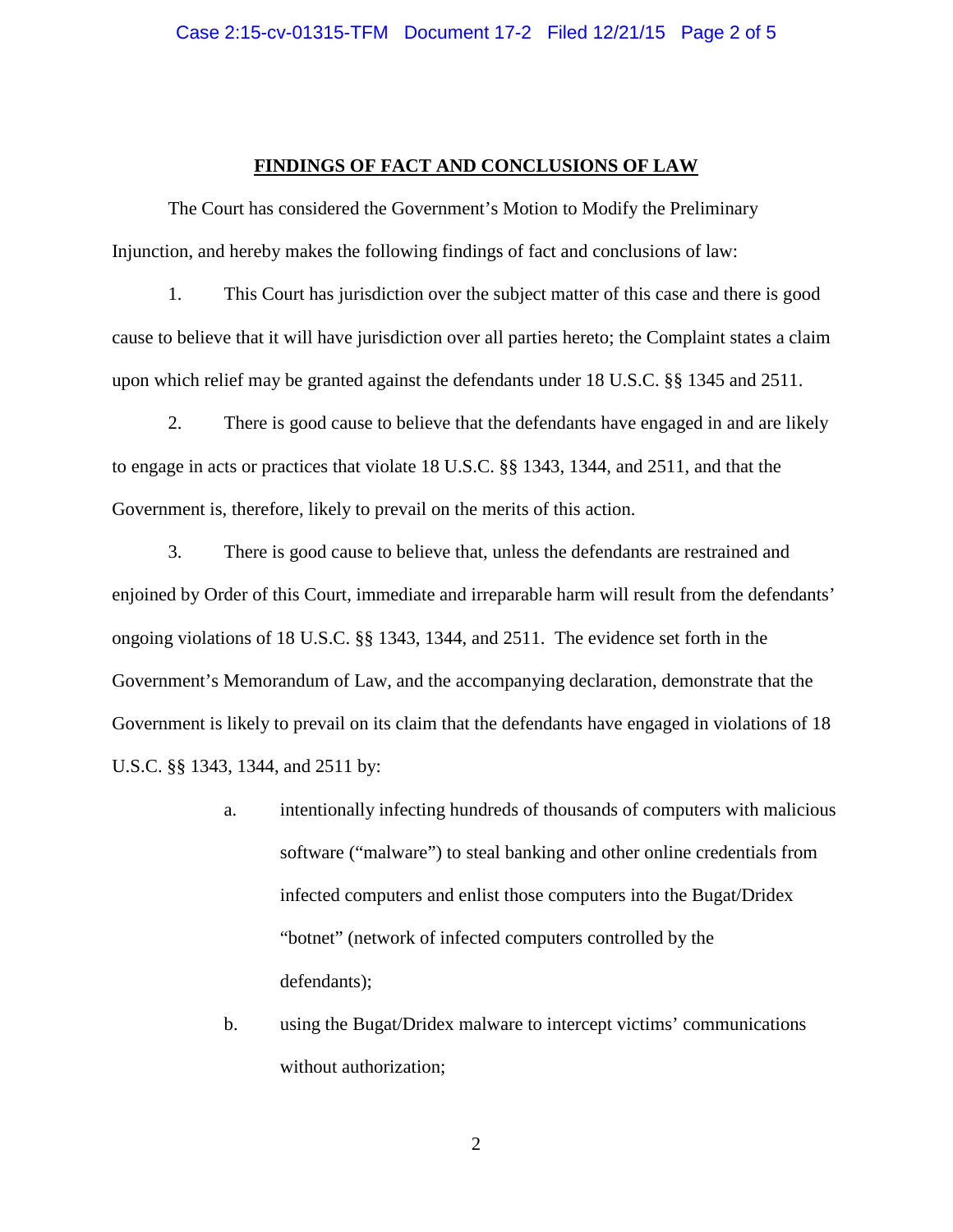- c. using credentials stolen by the Bugat/Dridex malware to access victim bank accounts and fraudulently transfer funds; and
- d. intentionally infecting thousands of computers worldwide with the malware Bugat/Dridex.

4. There is good cause to believe that if such conduct continues, it will cause irreparable harm to both individuals and businesses in the United States. There is also good cause to believe that the defendants will continue to engage in such unlawful actions if not immediately restrained from doing so by Order of this Court.

5. Based on the evidence cited in the Government's Memorandum of Law (Doc. 11) and accompanying declaration (Doc. 12) and exhibits, the Government is likely to be able to prove that the defendants are engaged in activities that violate United States law and harm members of the public, and that the defendants have continued their unlawful conduct despite the clear injury to members of the public.

6. The Government has demonstrated good cause to believe that the defendants have directed their illegal activity at individuals and businesses located in the Western District of Pennsylvania by, among other things, infecting numerous computers in this District with Bugat/Dridex and by using credentials stolen by the Bugat/Dridex malware to gain unauthorized access to the bank accounts of victims in this District.

7. The Government has demonstrated good cause to believe that to immediately halt the injury caused by the defendants, the defendants must be prohibited from infecting computers with Bugat/Dridex and from communicating with existing computers infected with Bugat/Dridex malware.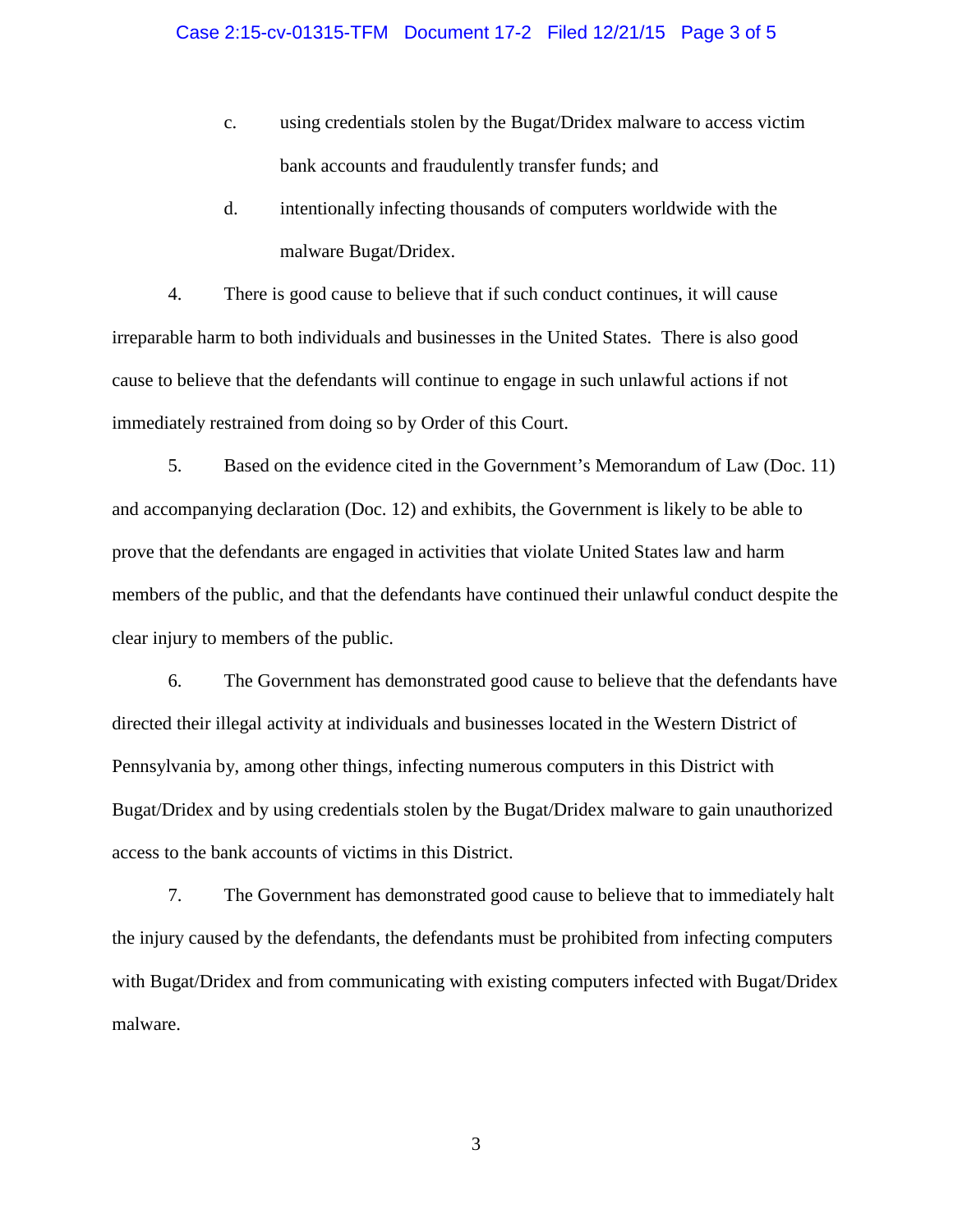#### Case 2:15-cv-01315-TFM Document 17-2 Filed 12/21/15 Page 4 of 5

8. Based on the Government's Memorandum of Law in Support of Motion to Modify the Preliminary Injunction, there is good cause to believe that it is no longer necessary to require that the companies and organizations identified in Appendix A redirect inbound traffic to identified super-peers to computer(s) controlled by the United States.

#### **AMENDED PRELIMINARY INJUNCTION**

**IT IS THEREFORE ORDERED** that the defendants, their representatives, and persons who are in active concert or participation with them are restrained and enjoined from using malicious software or code in furtherance of any scheme to commit wire fraud, bank fraud, or to engage in unauthorized interception of electronic communications, and in particular, are prohibited from running, controlling, or communicating with software known as Dridex (the most recent iteration of the Bugat/Dridex family of malware), on any computers not owned by the defendants.

**IT IS FURTHER ORDERED** that the Government is authorized to continue to operate substitute server(s) and other computer infrastructure as specified in the Government's Memorandum of Law (Doc. 11) that, in conjunction with the relief ordered below, replaces the defendants' command and control infrastructure for the Bugat/Dridex botnet and identified super peers and severs the defendants' connection to the infected computers in the Bugat/Dridex botnet. Pursuant to the Pen Register Trap and Trace Order signed on October 9, 2015, and renewed on December 8, 2015, the Government is authorized to collect dialing, routing, addressing and signaling ("DRAS") information from the infected computers that connect to the infrastructure created pursuant to this Order. The Government shall ensure that no electronic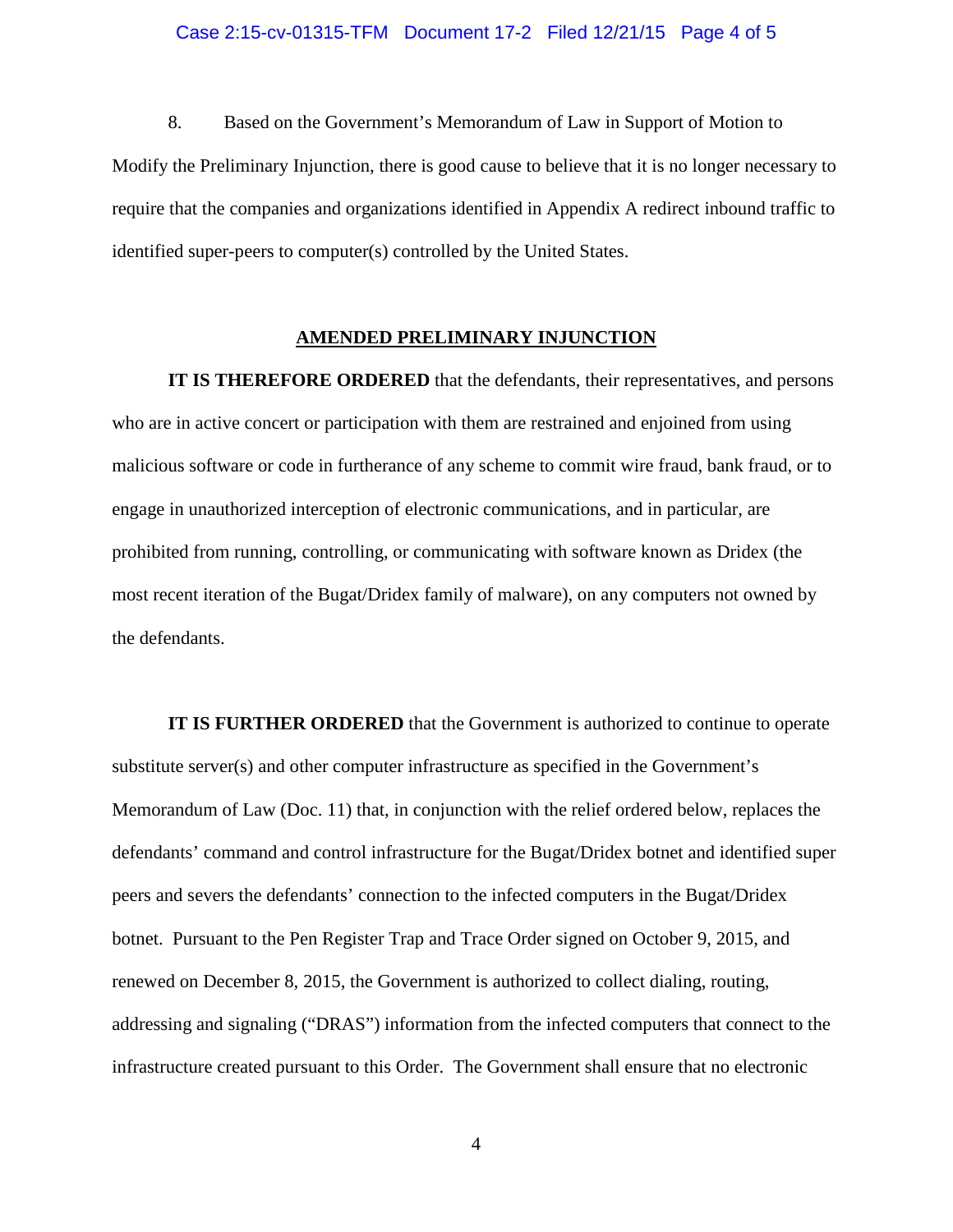# Case 2:15-cv-01315-TFM Document 17-2 Filed 12/21/15 Page 5 of 5

content or other non-DRAS information is collected when victim computers connect to the infrastructure established pursuant to this Order.

**IT IS FURTHER ORDERED** that copies of this Order shall be served as follows:

- 1. Via a Mutual Legal Assistance Treaty request for delivery upon defendant Ghinkul at his custodial location in Cyprus;
- 2. Via electronic messages to Mazilov and Shkolovoy sharing "caramba," Yakubets as "aqua," and Turashev as "nintutu" at their last known email addresses; and
- 4. Via publication on the Internet websites of the Department of Justice (http://www.justice.gov/opa/pr/bugat-botnet-administrator-arrested-and-malwaredisabled) and the Federal Bureau of Investigation (linked to the Department of Justice website).

Entered this \_\_\_\_ day of December, 2015 at \_\_\_\_\_\_\_\_\_\_\_\_ a.m./p.m.

\_\_\_\_\_\_\_\_\_\_\_\_\_\_\_\_\_\_\_\_\_\_\_\_\_\_\_\_\_\_\_\_\_ HON. TERRENCE F. McVERRY UNITED STATES DISTRICT JUDGE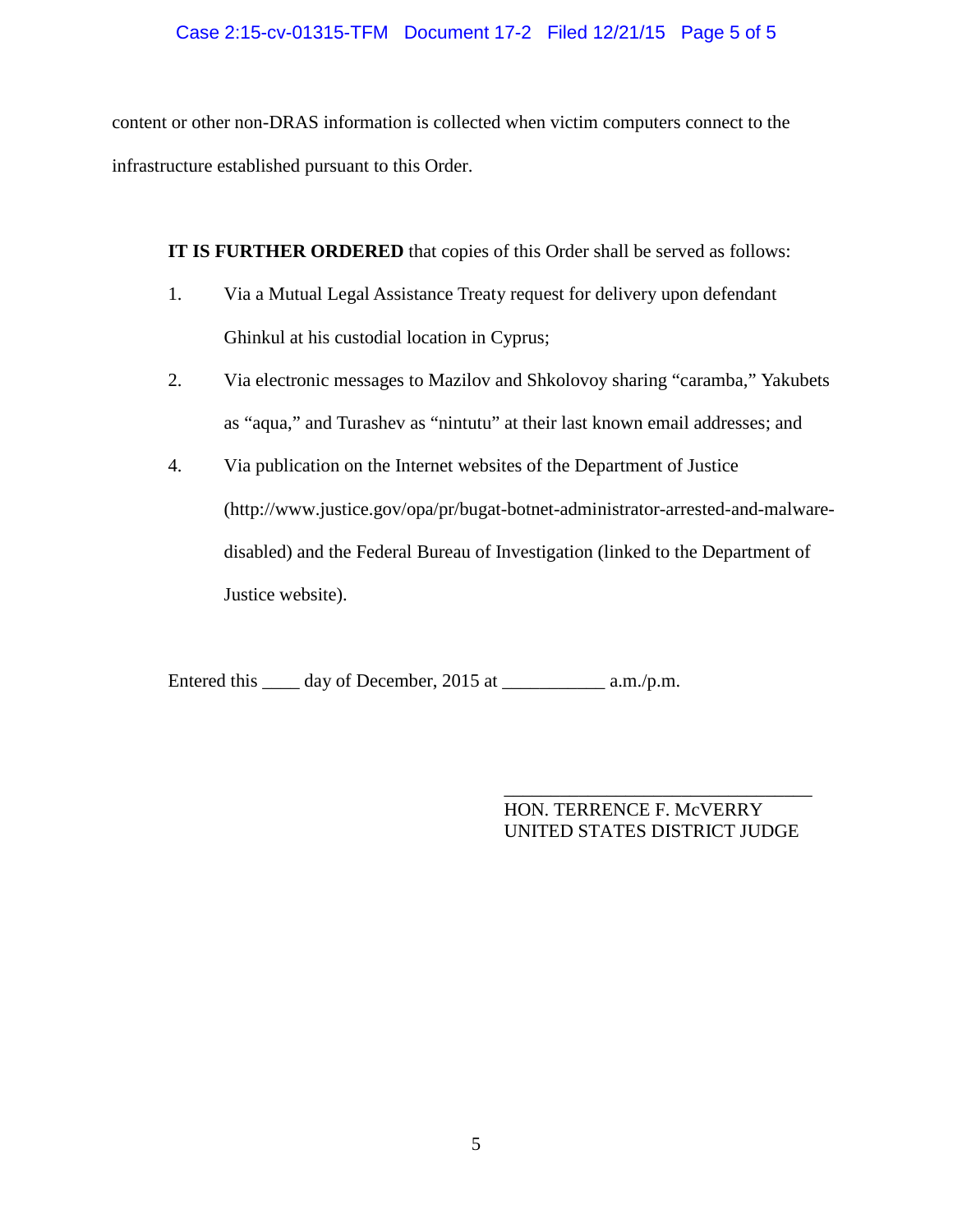| No. | <b>IP Address</b> | Port | <b>Contact Information</b>               |
|-----|-------------------|------|------------------------------------------|
| 1.  | 64.79.65.52       | 443  | eNet, Inc.                               |
|     |                   |      | 3000 E. Dublin Granville Road            |
|     |                   |      | Columbus, Ohio 43231                     |
| 2.  | 69.23.87.56       | 443  | <b>TimeWarner Cable</b>                  |
|     |                   |      | 13820 Sunrise Valley Drive               |
|     |                   |      | Herndon, Virginia 20171                  |
| 3.  | 71.122.125.158    | 443  | <b>Verizon Business</b>                  |
|     |                   |      | 2701 South Johnson Street                |
|     |                   |      | San Angelo, Texas 76904                  |
| 4.  | 134.121.57.21     | 443  | <b>Washington State University</b>       |
|     |                   |      | WSU – Chief Information Security Officer |
|     |                   |      | 1670 NE Wilson Road                      |
|     |                   |      | IT Building Room 1059                    |
|     |                   |      | Pullman, Washington 99164-1222           |
| 5.  | 205.208.67.125    | 443  | University of Chicago                    |
|     |                   |      | 5801 South Ellis Avenue                  |
|     |                   |      | Chicago, Illinois 60637                  |
| 6.  | 64.58.156.132     | 443  | <b>Cox Communications</b>                |
|     |                   |      | 6305 Peachtree Dunwoody Road Northeast   |
|     |                   |      | Atlanta, Georgia 30319                   |

# **APPENDIX A**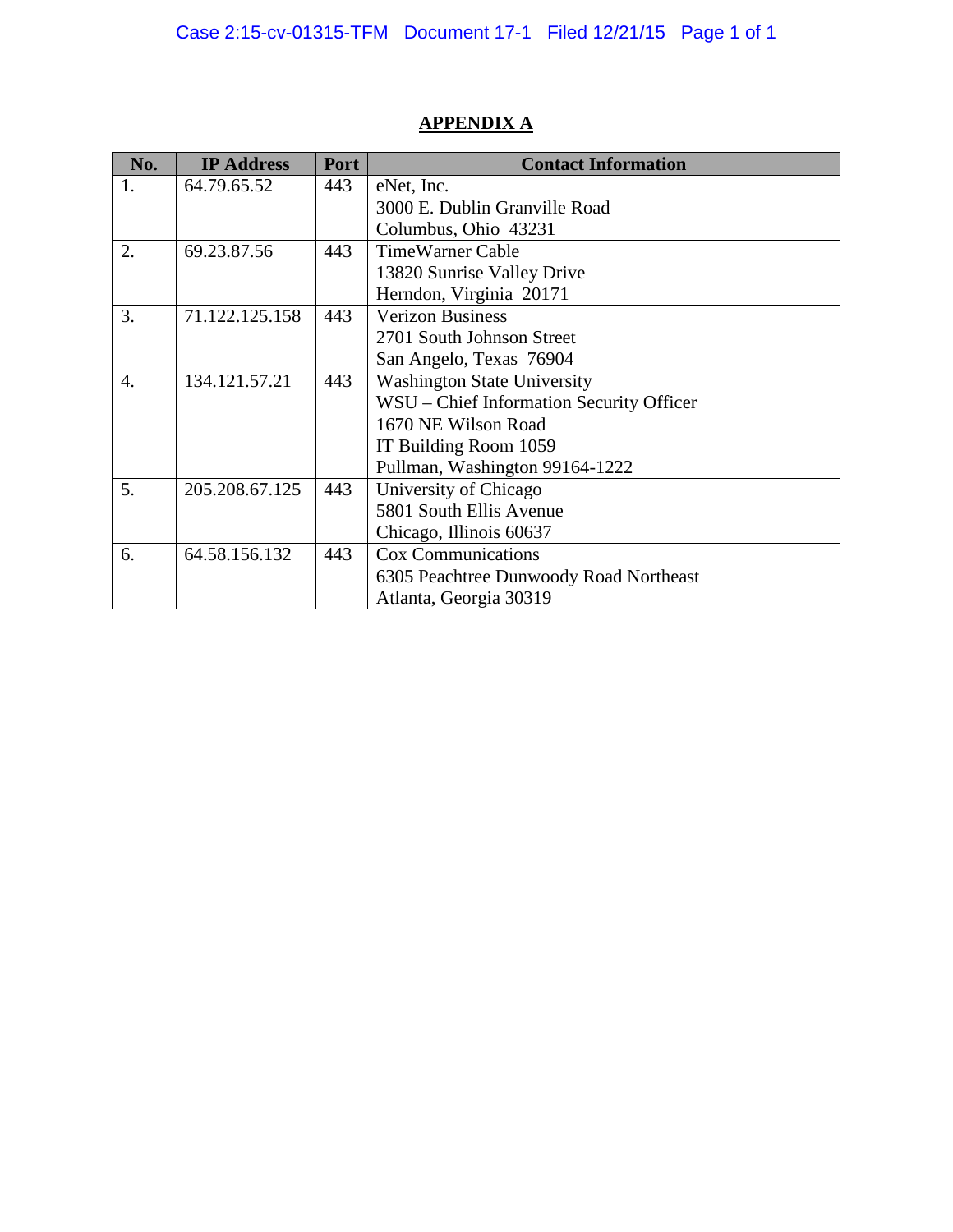| UNITED STATES OF AMERICA  |  |
|---------------------------|--|
| Plaintiff,                |  |
| V.                        |  |
| ANDREY GHINKUL,<br>et al. |  |
| Defendants.               |  |

Civil Action No. 15-1315

# **MEMORANDUM OF POINTS AND AUTHORITIES IN SUPPORT OF MOTION TO MODIFY PRELIMINARY INJUNCTION**

Plaintiff, the United States of America, by and through its attorneys, David J. Hickton, United States Attorney for the Western District of Pennsylvania, Leslie R. Caldwell, Assistant Attorney General, Michael A. Comber, Assistant United States Attorney, and Richard D. Green, Senior Trial Attorney, hereby submits its Memorandum of Points and Authorities in support of its motion to modify the preliminary injunction entered in this case.

On October 19, 2015, this Court entered a preliminary injunction pursuant to 18 U.S.C. §§ 1345 and 2521 ordering the Defendants to stop using malicious software known as Bugat/Dridex to defraud and wiretap American citizens. In order to give effect to the Court's Order and to protect victims of Bugat/Dridex, the preliminary injunction required, *inter alia*, a number of domestic Internet Service Providers and other entities to redirect Internet Protocol traffic from known Bugat/Dridex super-peers to substitute computers controlled by the Government. As described in depth in the Government's Motion for Temporary Restraining Order, this process of redirecting super-peer traffic was necessary to wrest the infected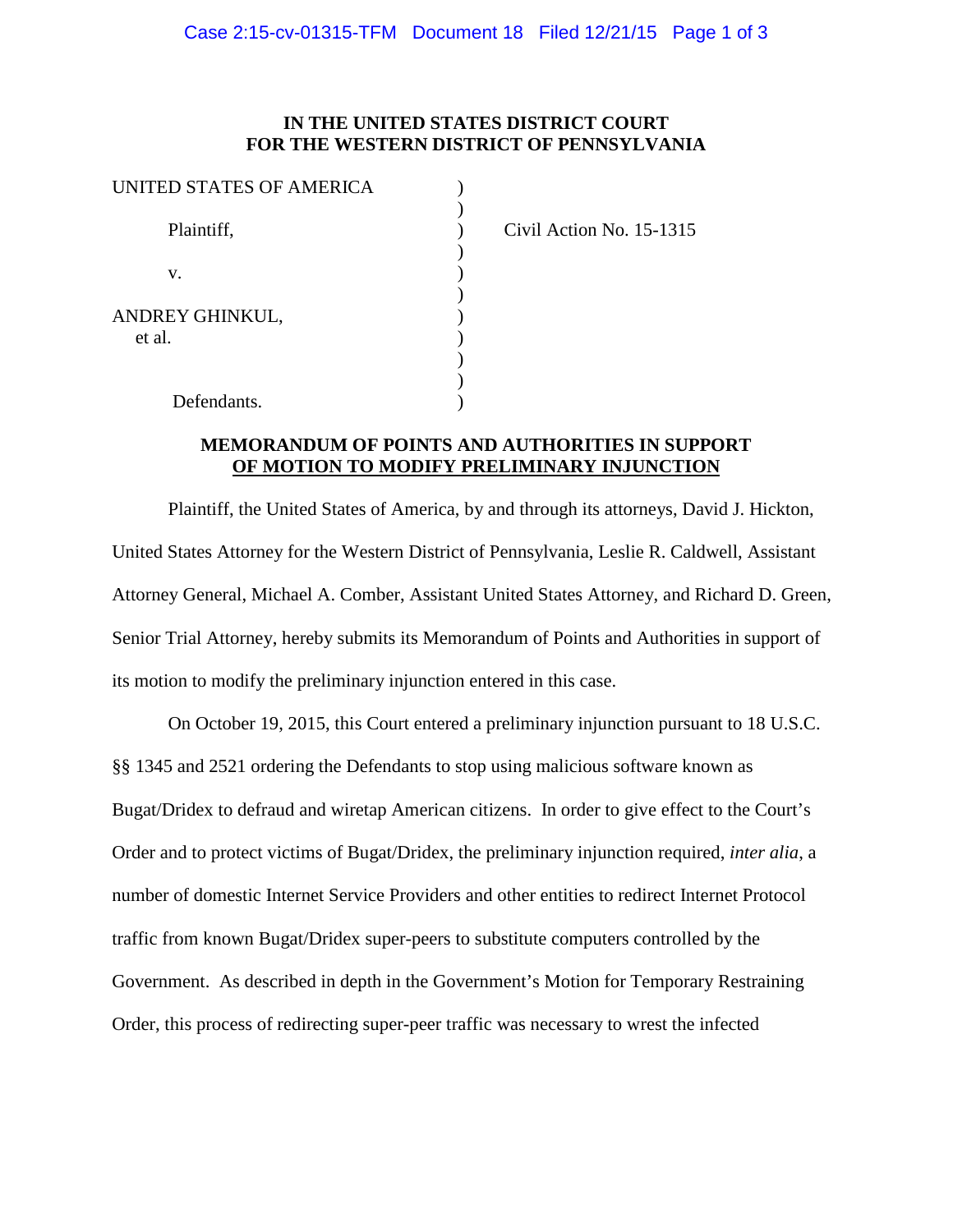# Case 2:15-cv-01315-TFM Document 18 Filed 12/21/15 Page 2 of 3

computers from the control of the Defendants. Now that the redirection of traffic has been undertaken for some time now, it is no longer necessary to continue that process.

To avoid imposing any burden upon third parties that is not essential to the technical disruption of Bugat/Dridex, the Government hereby moves to modify the Preliminary Injunction. Specifically, the Government requests that this Court enter the attached proposed Amended Preliminary Injunction, which no longer compels the Internet Service Providers and other entities listed in Appendix A to redirect super-peer traffic. In all other substantive respects, the proposed Amended Preliminary Injunction is identical to the Preliminary Injunction entered by this Court on October 19, 2015.

The Government does seek to continue its remediation efforts and therefore requests the authorities previously ordered, except for the IP traffic redirection as discussed above, in both the temporary restraining order and the preliminary injunction be extended. The remediation efforts so far have had the effect intended. See Government's Status Report (Doc. 16). The Government believes that additional time to remediate the infected computers is necessary to mitigate the effects of this botnet.

The Government has previously provided notice to the named Defendants in this matter in the following ways: via a Mutual Legal Assistance Treaty request for delivery upon Defendant Ghinkul at his custodial location in Cyprus; via overnight delivery to last known addresses in Russia used by Yakubets, Turashev, Mazilov, and Shkolovoy; via electronic messages to Mazilov and Shkolovoy sharing "caramba," Yakubets as "aqua," and Turashev as "nintutu" at their last known email addresses and Jabber addresses; and, via publication on the Internet websites of the Department of Justice (http://www.justice.gov/opa/pr/bugat-botnet-administrator-arrested-andmalware-disabled) and the Federal Bureau of Investigation (linked to the Department of Justice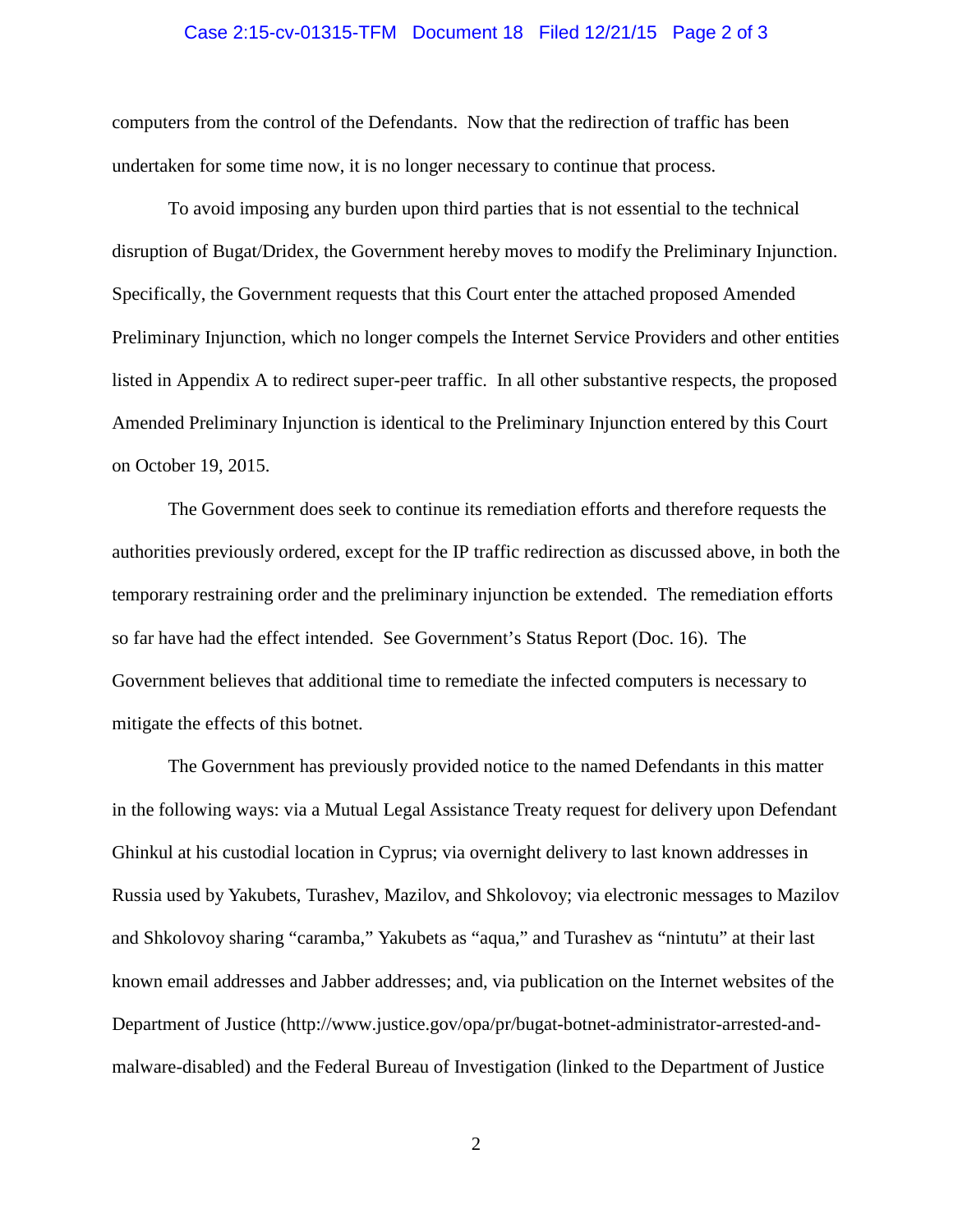#### Case 2:15-cv-01315-TFM Document 18 Filed 12/21/15 Page 3 of 3

website). The Government believes that these methods of notice have been successful except for the overnight deliveries and the messaging through Jabber. The Government has received returns of the overnight deliveries or notice that the overnight deliveries were not deliverable. The Jabber accounts have now blocked the Government from communicating through that channel. However, the notices sent via email seem to have been successful. Mr. Mazilov, and Mr. Shkolovoy through Mr. Mazilov have responded to the Government and maintain that they are not involved in the allegations described in the Complaint.

Therefore the Government requests that this Court order notice to be provided in all of the various forms except overnight delivery and through Jabber communications.

Respectfully submitted,

By: /s/ Michael A. Comber By: /s/ Richard D. Green MICHAEL A. COMBER RICHARD D. GREEN Assistant U.S. Attorney Senior Trial Attorney U.S. Post Office & Courthouse Property Section Pittsburgh, PA 15219 Washington, DC 20530 (412) 894-7485 Phone (202) 514-1026 Phone (412) 644-6995 Fax (202) 514-6113 Fax PA ID No. 81951 PA Bar No. 43758

# DAVID J. HICKTON LESLIE R. CALDWELL United States Attorney Assistant Attorney General

Western District of PA Computer Crime and Intellectual 700 Grant Street, Suite 4000 1301 New York Avenue, NW Michael.Comber@usdoj.gov Richard.Green@usdoj.gov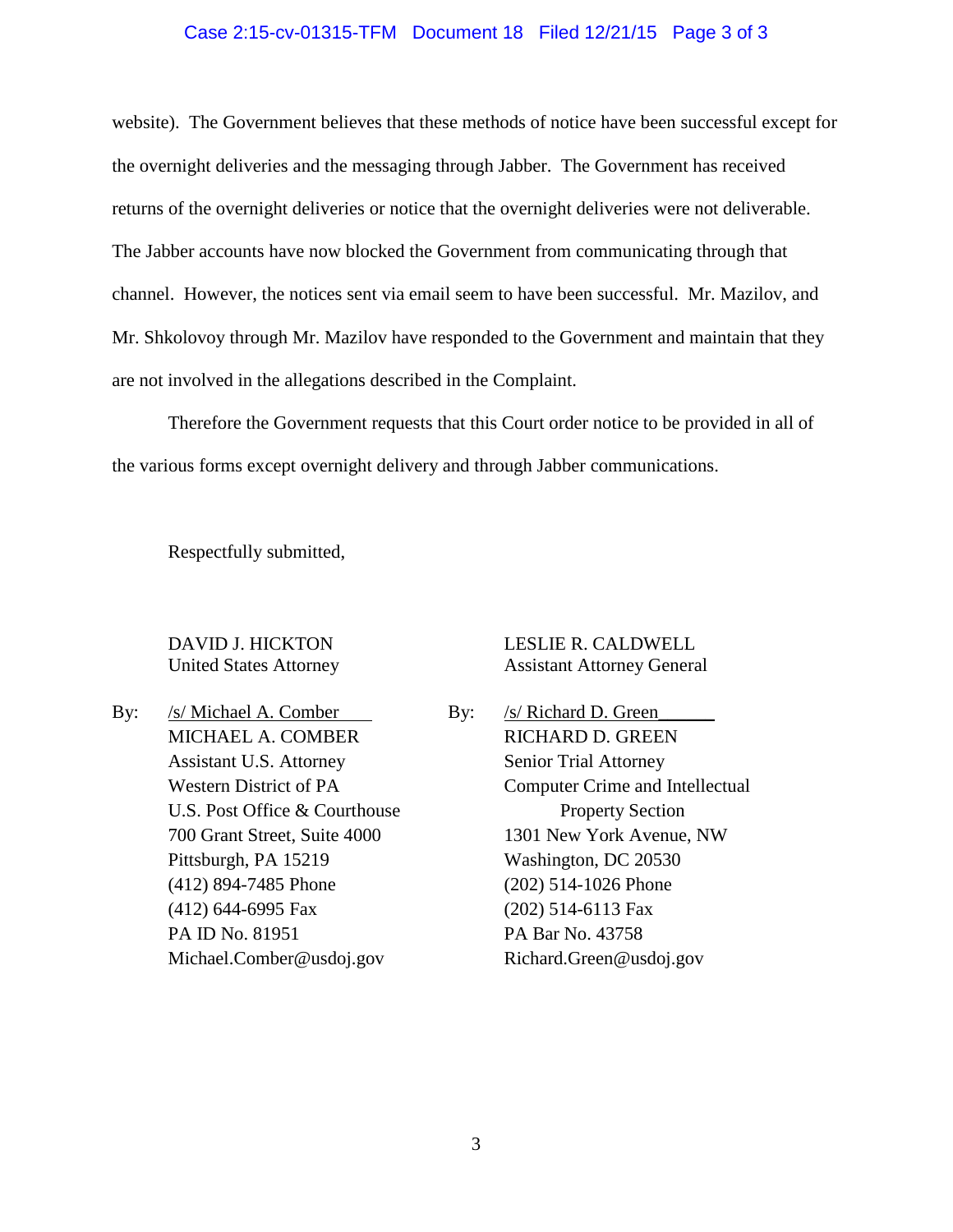| UNITED STATES OF AMERICA  |  |
|---------------------------|--|
| Plaintiff,                |  |
| v.                        |  |
| ANDREY GHINKUL,<br>et al. |  |
| Defendants.               |  |

Civil Action No. 15-1315

## **STATUS REPORT**

The United States of America, by and through its attorneys David J. Hickton, United States Attorney for the Western District of Pennsylvania, Michael A. Comber, Assistant United States Attorney, Leslie R. Caldwell, Assistant Attorney General, and Richard D. Green, Senior Trial Attorney, respectfully submits this status report.

#### I. The Technical Disruption of Bugat/Dridex

The Government reports that the technical measures and injunctive relief authorized by the temporary restraining order (TRO) and preliminary injunction (PI) – combined with action taken by law enforcement partners abroad – had successfully neutralized the Bugat/Dridex botnet that was operating at the time the TRO was issued.<sup>[1](#page-11-0)</sup> Specifically, the Government can report that the active infected computers in that Bugat/Dridex botnet have been liberated from the

<span id="page-11-0"></span> $\frac{1}{1}$  $1$  As reported in footnote 5 of the Declaration of Special Agent Brian Stevens in Support of Government's Motion for Temporary Restraining Order (Doc. 12), intelligence received by the Federal Bureau of Investigation indicated at that time that the criminal organization responsible for the Bugat/Dridex botnet was attempting to establish new infrastructure to start a new botnet using a variant of the same malware – that new botnet apparently has been established since that report.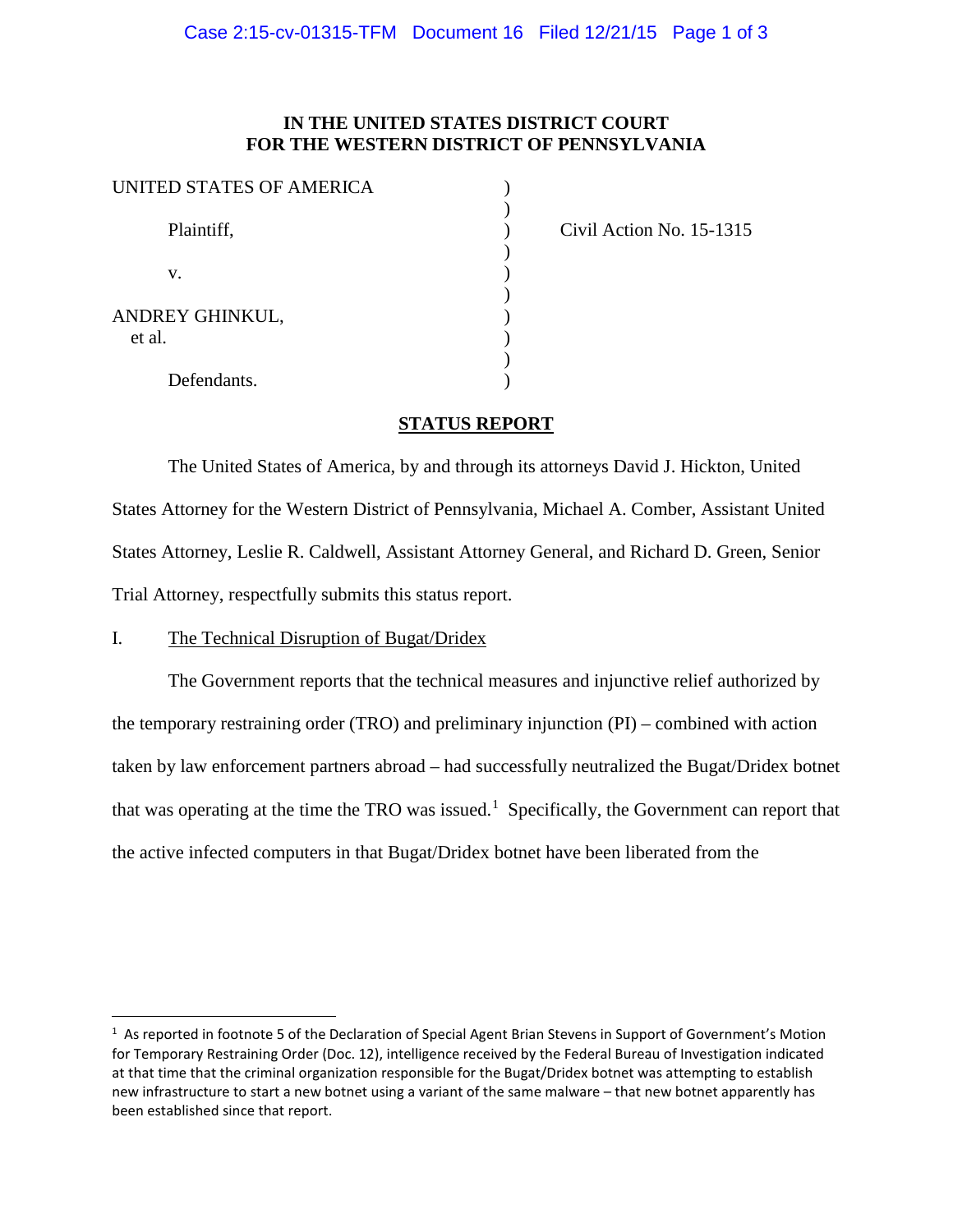#### Case 2:15-cv-01315-TFM Document 16 Filed 12/21/15 Page 2 of 3

Defendants and are now communicating exclusively with the substitute server created pursuant to this Court's Orders. [2](#page-12-0)

Moreover, as detailed below, progress has been made in remediating computers infected with Bugat/Dridex.

Traffic data from the substitute server shows that a high of 3,469 bots worldwide were communicating with the server on October 15, 2015, five days after the U.S. remediation began.<sup>[3](#page-12-1)</sup> As of December 9, 2015, the total number of bots had fallen to  $1,267<sup>4</sup> - a$  $1,267<sup>4</sup> - a$  $1,267<sup>4</sup> - a$  reduction of more than 64% in 8 weeks. This decline in infections is believed to be attributable to successful remediation efforts undertaken by Internet Service Providers, as well as direct remediation undertaken by victims who downloaded the malware removal tools supplied on the Government's remediation website, *www.us-cert.gov/dridex*. The chart below shows the steady progress made to date in remediating Bugat/Dridex infections.[5](#page-12-3)



<span id="page-12-0"></span> $\overline{2}$ <sup>2</sup> The authorities in the United Kingdom initiated their own operation to sinkhole Bugat/Dridex-infected computers some days before the U.S. effort began; only infected computers not already sinkholed by the UK authorities are being sinkholed as a result of this Court's Orders.

<span id="page-12-1"></span><sup>&</sup>lt;sup>3</sup> Measuring the number of Bugat/Dridex-infected computers communicating with the substitute server is complicated. Each computer in the Bugat/Dridex botnet is assigned a unique number or "bot ID". However, third parties, including security researchers, posing as bots in the network are generating numerous fake bot IDs, which increases the number. The Government believes that the numbers supplied in this Status Report (unique IP addresses), reflects a fair way of counting the number of infected victim computers.

<span id="page-12-3"></span><span id="page-12-2"></span> $<sup>5</sup>$  The cyclical troughs and peaks are believed to represent infected computers which are shut down and then</sup> started back up. This is further evidence that the Government's efforts to remediate these infected computers is working since the overall number of infected machines continues to trend downward.